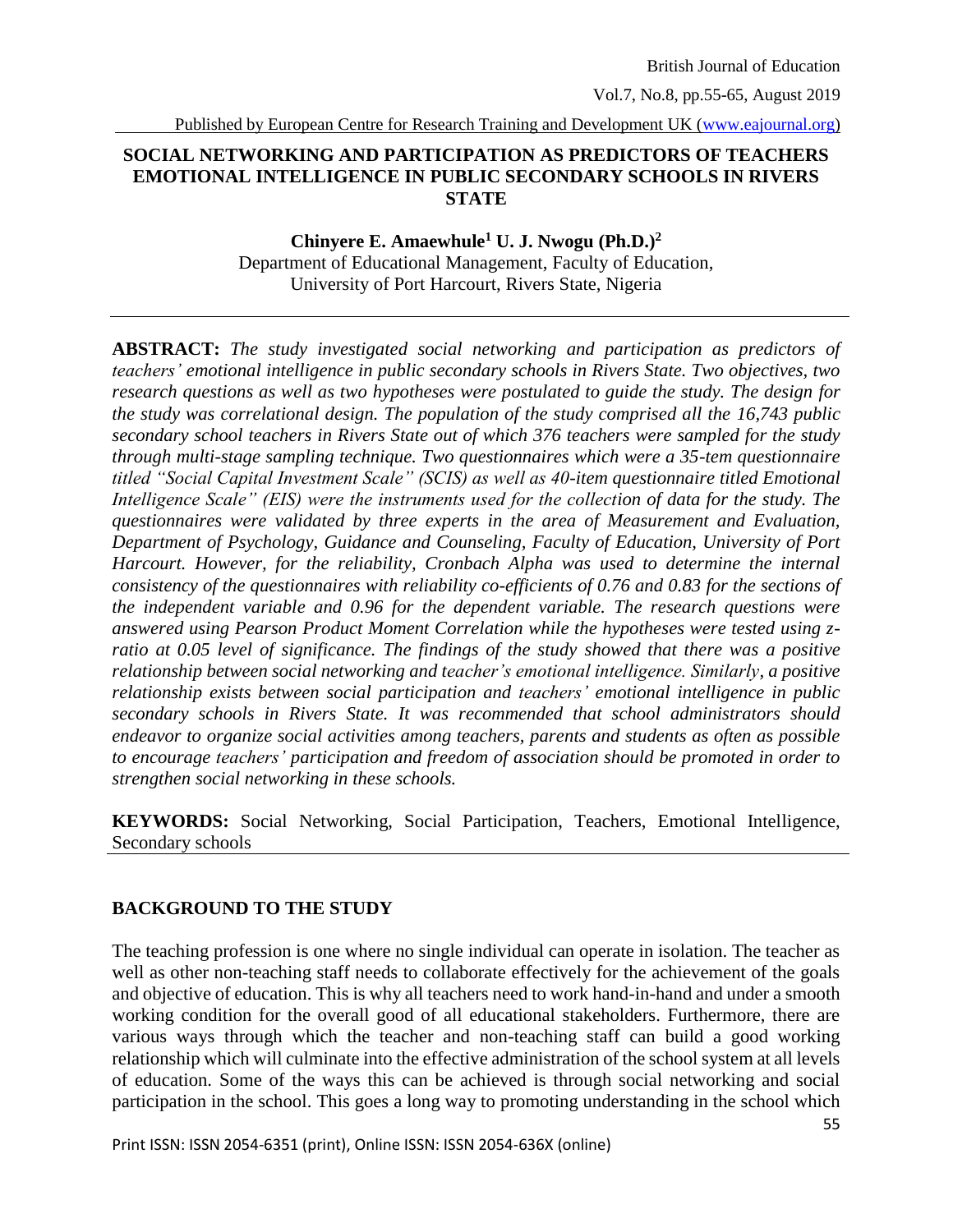Vol.7, No.8, pp.55-65, August 2019

Published by European Centre for Research Training and Development UK [\(www.eajournal.org\)](http://www.eajournal.org/)

is known as emotional intelligence among teachers. Mishra and Laskar (2013:1) further opined that "emotional intelligence includes traits like self-awareness, social deftness, the ability to delay gratification, to be optimistic in the face of adversity, to channel strong emotions and to show empathy towards others". Therefore, it is only when teachers build a good network across all activities taking place in the school and also participating actively in the various activities existing in the school that teachers can understand one another and work harmoniously for the actualization of the goals and objectives of education across all levels.

### **Social Networking and Teacher's Emotional Intelligence in Public Secondary Schools**

Networking is a concept that is generally used to relate to an interconnection between people and objects that share similar attributes. Social networking on the other hand is a form of relationship between people of different social class. This form of relationship may include family and kinship members as well as friends, co-workers and teacher, bosses and other people in authority. It refers to the extent to which people are able to build bridges of relationship across different strata in a society.According to Field (2010), social networking refers to the system of learning to co-operate with other people in a similar or different work environment to share information, ideas and other vital resources. The level at which a teacher or any employee is able to expand this network determines how well they are able to access and benefit from various network resources. It is the scope of relationship built by the employee that determines how well he or she is able to benefit from resources from other social groups.

Scholars in education have pointed out that investment in social network has a very high positive influence on bridging as a type of social capital and is negatively related to boding social capital. This is because social networking helps people to build relationship with other people from different groups with distinct demographic variables. Similarly, the extent of social network built by an individual determines to a large extent the level of emotional intelligence since they are better equipped to understand the emotions and feelings of people in other social groups.The essence of building social networks is to ensure that an individual has a valuable stake in other sub-networks (cliques). This is very vital for access to information and resources in those subnetworks and this can help in drawing certain advantages from other locations. People who build good network with other sub-groups are better informed about events happening in other subgroups and this contributes to their level of emotional intelligence. This explains why most teachers choose to engage in social activities outside their social, cultural and political group as this keeps them abreast with events in other areas.

According to Granovetter as cited in Growiec, Growiec and Kamiński (2017), social network affects economic outcomes for three main reasons among which are; they affect the flow and quality of information, they are an effective source of reward and punishment, and they are therefore a context in which trust can emerge. Social capital in its broadest form helps to extend and boost the tie that exists among people who have different social orientations and attributes. When teachers spend time on social media platforms, attend social activities, exchange pleasantries with people within and outside the school and also contribute financially to social programmes, they are by implication investing and expanding their social network.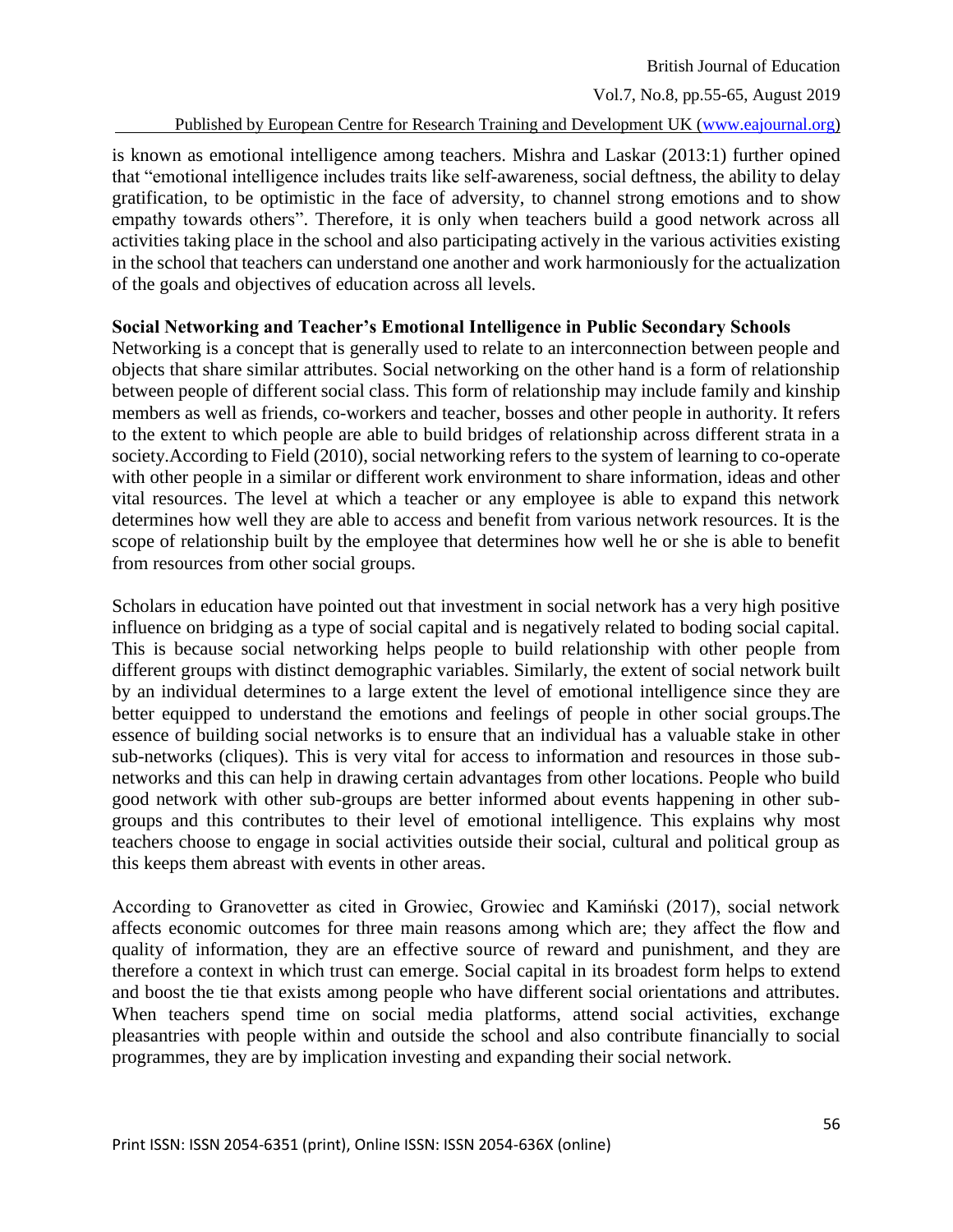Vol.7, No.8, pp.55-65, August 2019

Published by European Centre for Research Training and Development UK [\(www.eajournal.org\)](http://www.eajournal.org/)

Over the years, social networking has been adopted by members of the public who build this network for various criminal activities. Patton, Eschmann, Elsaesser and Bocanegra (2016) pointed out that study from Chicago has revealed that youth use social networking platforms such as Facebook, Twitter and Instagram to brag about violence, make threats, recruit gang members and to plan criminal activity known as Internet banging. This gives a clue of the huge benefit that teachers can benefit if they embrace social platforms as part of the resources for school administration. This was why AbdelKader and Elnakeeb (2017) opined that media use helps to improve strategic thinking and investigating skills, and creativity since it makes learning a more fun experience and it helps sitting in one place for a period of time which is beneficial to both teachers and students alike.

According to Bull, Thompson, Searson, Garofalo, Park, Young and Lee (2008:102) social media resources which can promote social networking in the school are sometimes not used because of challenges such as "school content must address specific learning objectives, many learning objectives are subject to time constraints and addition of technology can increase the complexity of classroom management". These issues may complicate the use of social media among both teachers and students.

McCarroll and Curran (2013:3) while expatiating on the relevance of social networking for improved emotional intelligence stated that "social software is changing our relationship to knowledge since academics and researchers have readily adopted web technologies as a way of sharing knowledge and collaborating with others in a distributed, global learning environment". The introduction of social networking in any formal organization makes it easy for group members to make contributions that will help the organization to move forward. Furthermore, McCarroll and Curran (2013:6) defended why social networking is indispensible in today's school system especially among teachers and students when they pointed out that the school is characterized by:

- 1. Multi-tasking and parallel processing
- 2. Preference to learn from multimedia (pictures or video) rather than text.
- 3. Preference for interactive networked learning rather than individual study
- 4. Preference for experiential learning activities.
- 5. Non-linear learning.

6. Millennials have good visual-spatial skills, crave interactivity and seem to prefer teamwork.

The growth of the technological industry has made it easy for people both far and near to build a network both within and outside the same profession. "Devices such as smartphones and tablets have now become 'doorways' to the Internet offering ubiquitous anytime access to social networks and online learning content" (McCarroll & Curran, 2013, p. 9). Furthermore, Cramer and Hayes (2010) revealed that in the US alone, 93% of teens go online, 73% use social networking sites, 75% own a mobile phone, and 66% use text messaging as a result of the expansion in the technological market. This provides a good platform for teachers to use this advancement to improve on the teaching profession for a more robust emotional intelligence in schools.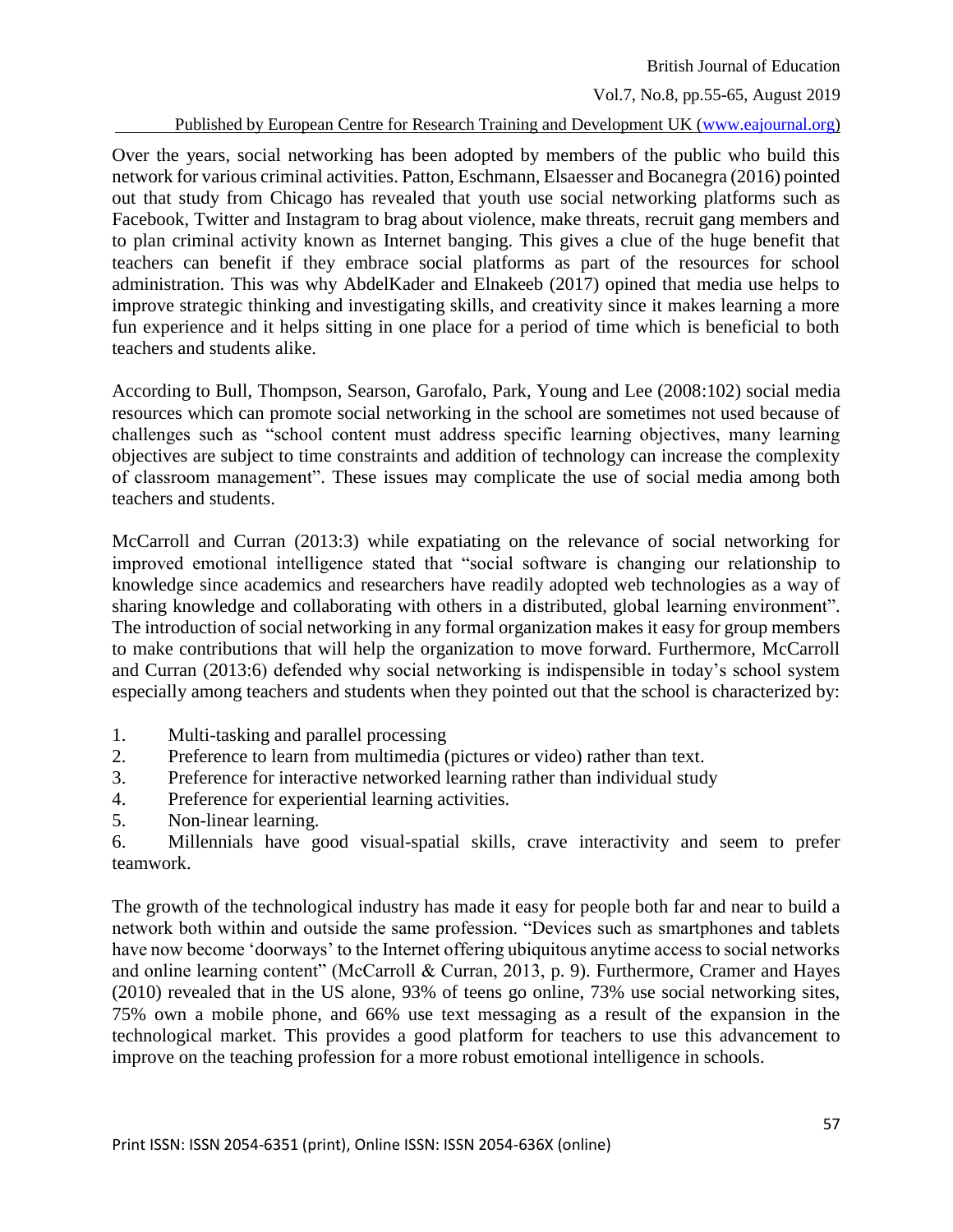Vol.7, No.8, pp.55-65, August 2019

#### Published by European Centre for Research Training and Development UK [\(www.eajournal.org\)](http://www.eajournal.org/)

### **Social Participation and Teacher's Emotional Intelligence in Public Secondary Schools**

There is no teacher that can exist and function alone in a broad social setting like the school system. There are various activities that contribute to the smooth administration of the school. Teachers are assigned responsibilities from time to time that will contribute to the actualization of the goals and objectives of the school and the extent to which these objectives are achieved depends on individual's level of participation. The extent of individual involvement especially in group activities in the school is known as social participation. Khalili, Khalili and Inalo (2013) stated that:

Social participation can be defined as an organized process in which the society members participate with each other in a Conscious, voluntary and collective manner and with consideration of specific and certain goals which lead to sharing the resources of power (p. 3002).Social participation is defined as the involvement of people in political, social, cultural and economic life of the society which can have useful outcomes. There is no individual that can operate as an island and as long as people come together to interact as a group, members will be saddled with different responsibilities which they must carry out. The level at which individuals carry out the responsibilities given to them (social participation) determines to a large extent the level and quality of goal achievement.

Teachers' social participation includes being actively involved in groups, clubs or organizations such as sports Parents Teachers Association, clubs and other social groups. The level of a teacher's social participation to a large extent is determined by the teacher's ability to volunteer in carrying out duties that others may not be willing to accept. This in a long run enhances the wealth of knowledge acquired by the social participant.

One of the advantages of social participation is that it contributes to building a high social network. The more people are involved in social activities, the more they gain idea about how to interact with people of different ideology. Involvement in social activities therefore promotes access to information in other groups. Furthermore, participation also helps to strengthen the bond that exists among group members. Teachers who are major participants in group activities usually have major influence on group members over time. This is because their involvement has helped them to understand their fellow workers and the work environment.

Peace and tranquility in the work place is another benefit derived by teachers who take time to invest in social capital. Such teachers enjoy a stress free work environment as a result of their peaceful co-existence with others. According to Gilbertson and Manning (2006), the level of social participation differs between men and women even in the same environment. This is because while women tend to quickly accept and own responsibilities; their male counterparts do not easily accept responsibilities except there is a mutual benefit accruing.

Social participation exists in different forms. It includes all activities where members are keenly involved in any activity that helps to build relationships. This includes developing a hobby such as writing, playing games, marketing etc. Social participation also includes participating in sporting activities, community activities, religious activities, health activities, political activities and trade union activities. There is no teacher who can excel in his or her profession without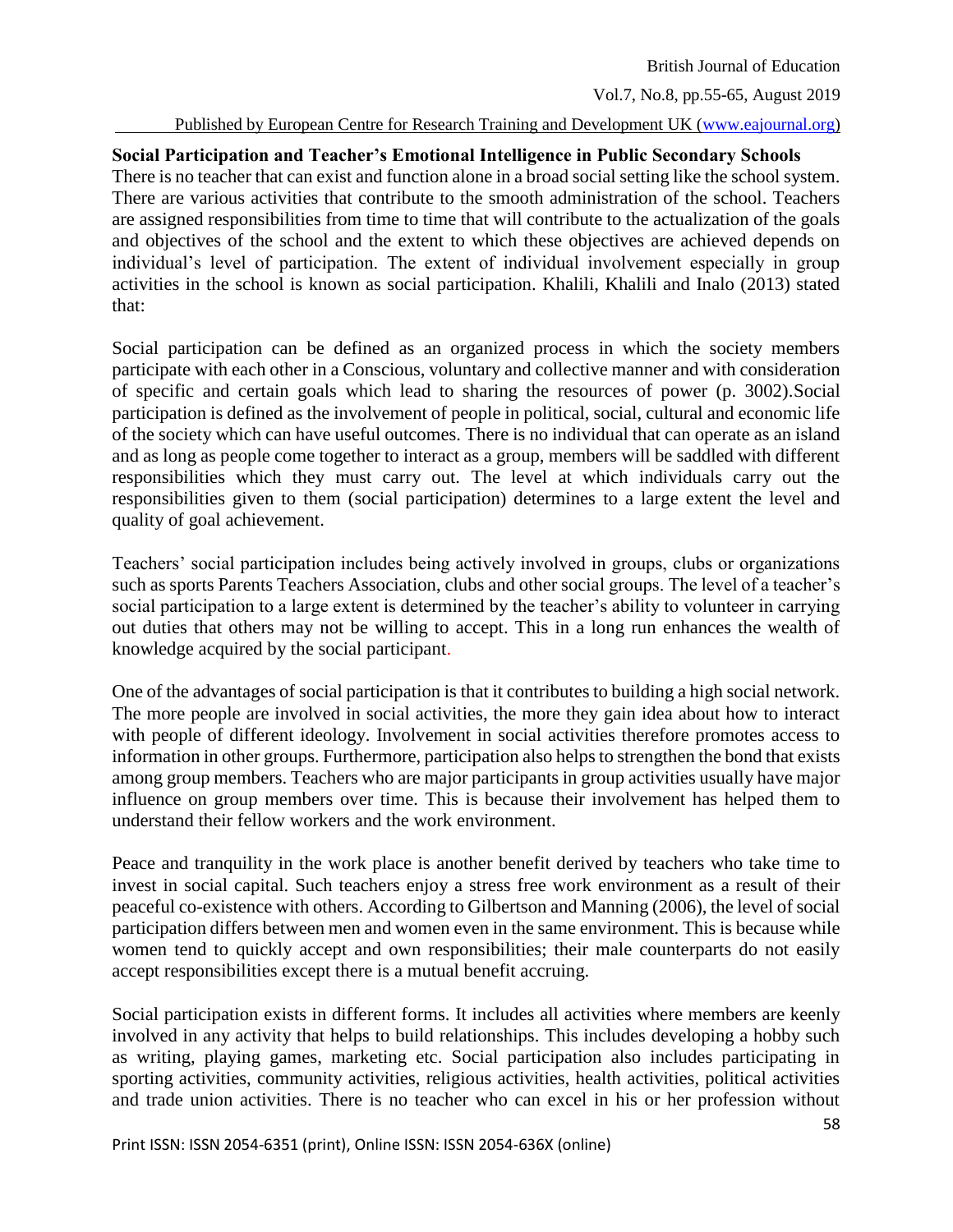Vol.7, No.8, pp.55-65, August 2019

Published by European Centre for Research Training and Development UK [\(www.eajournal.org\)](http://www.eajournal.org/)

engaging in one or more of these activities at one point or the other. "So many scholars consider freedom and equality of humans as the main characteristics of participation" (Khalili, Khalili & Inalo, 2013:3003)

The quality of social participation is revealed when the system exhibits some level of democracy. It is this freedom that promotes participation. Social participation has mutual benefit as it enhances the goals of the organization while also benefiting the group members. This includes the expansion of their level of emotional intelligence. Social participation exists at diverse levels based on the number of people involved such as micro or individual level, intermediate or institutional level and macro or societal level. Similarly, social capital can be classified based on the level of participation such as limited participation, regional participation and national participation. Scholars have also pointed out that social participation can be viewed as a formal participation which focuses on formal social contact involving activities that take place among people at a determined date and time. It was also revealed by educational scholars that social participation can also be informal such that people relate on the basis of unorganized activities which are temporal and can occur at unplanned hours. These various activities promote people's ability to understand themselves as well as the people they relate with. Social participation no doubt helps to enhance our understanding of people and events within our environment. Teachers who take up role functions, contest for available social and political positions, they are investing to build their level of social participation whether within or outside the school.

There has been a widespread advocacy among educational scholars on whether gender influences the participation of teachers in school related activities. However, Şehitoğlu as cited in Göksoy (2014:173) stated that "gender differences do not play an important role in the levels of teachers' participation in strategic decisions but on the other hand present differences about personnel services based on their rank". On the contrary, Cengiz still in Göksoy (2014:172) revealed that "female teachers' levels of participation in decisions taken at schools and the levels of perception regarding the barriers in their careers shows a meaningful relationship was observed between levels of participation in decisions taken regarding the administration of educational programmes, student resources and financial resources and levels of perception regarding the barriers in their careers". This implies that school administrators must take gender differences into consideration when planning programmes that will require the participation of all teachers in order to enhance teachers' level of emotional intelligence.

According to Mullins and Edem as cited in Omobude and Igbudu (2012:13), participation can exist across different levels among which are:

- 1. Technical level: Operational or processing level (the actual work, e.g. teaching )
- 2. Managerial level: Human resources (decision makers and management) and
- 3. Community level: The Environment.

The teacher as an employee of the school may not have the opportunity of fully participating at all levels in the school at the same time. However, this does not imply that he or she cannot be incorporated into the different levels to participate in the best interest of the school. Teachers' participation at any of these levels will help in the actualization of any of the different types of social capital; bonding, bridging or linking which will help to enhance their emotional intelligence.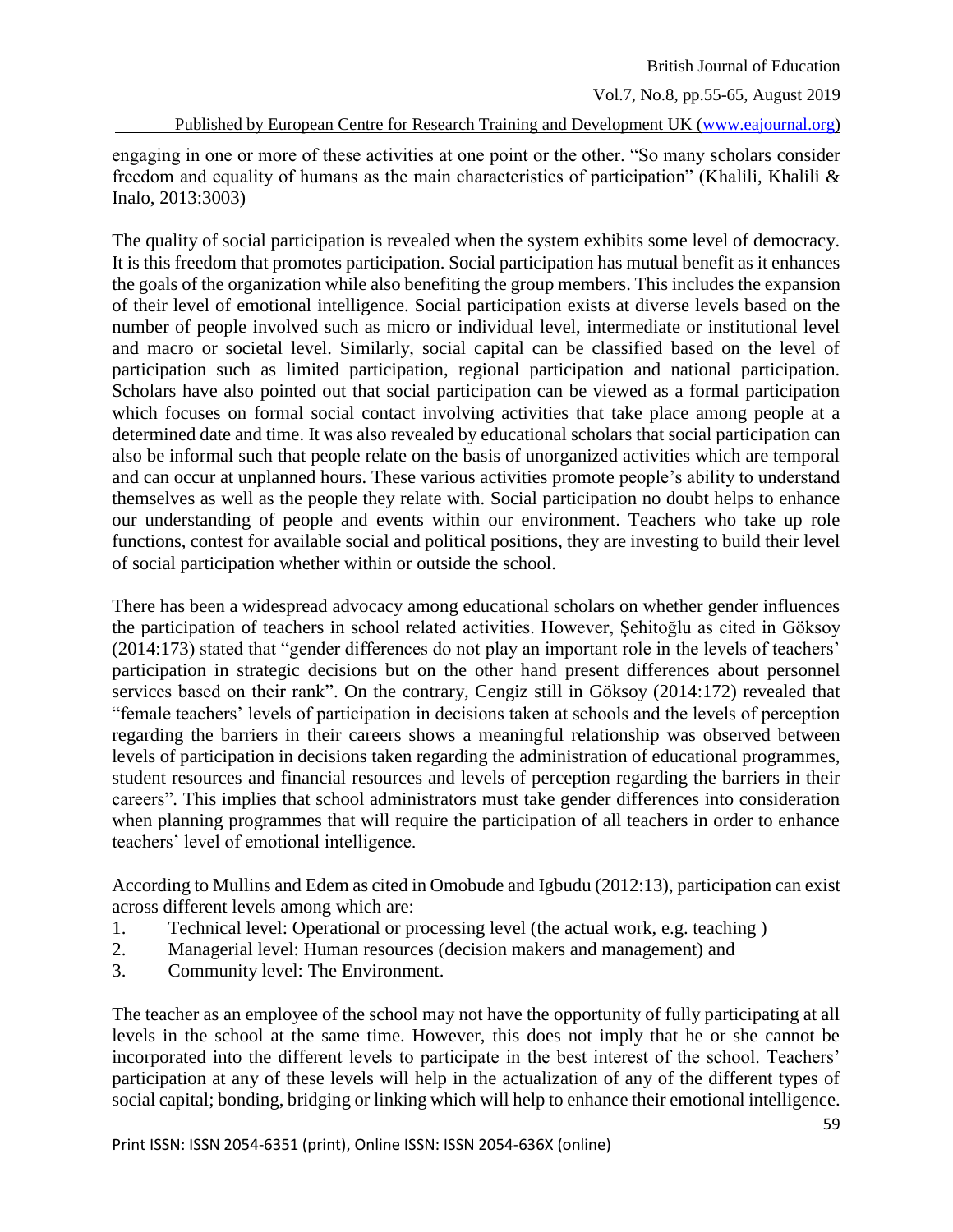Vol.7, No.8, pp.55-65, August 2019

Published by European Centre for Research Training and Development UK [\(www.eajournal.org\)](http://www.eajournal.org/)

However, if they are deprived of the opportunity of working at any of these levels, building the level of the teachers' emotional intelligence will become difficult.

### **Aim and Objectives of the Study**

The aim of the study was to investigate social networking and participation as predictors of teachers' emotional intelligence in public secondary schools in Rivers State. However, the specific objectives of the study were to:

1. examine the relationship between investment in social networking and teachers' emotional intelligence in public secondary schools in Rivers State.

2. determine the relationship between investment in social participation and teachers' emotional intelligence in public secondary schools in Rivers State.

### **Research Questions**

The following research questions were formulated for the study:

1. What is the relationship between investment in social networking and teachers' emotional intelligence in public secondary schools in Rivers State?

2. What is the relationship between investment in social participation and teachers' emotional intelligence in public secondary schools in Rivers State?

## **Hypotheses**

The following hypotheses were tested at 5% level of significance:

1. There is no significant relationship between investment in social networking and teachers' emotional intelligence in public secondary schools in Rivers State

2. There is no significant relationship between investment in social participation and teachers' emotional intelligence in public secondary schools in Rivers State

# **METHODOLOGY**

The design adopted for the study was correlational design. Population of the study was 16,743 public secondary school teachers in Rivers State while the sample for the study was 376 teachers who were selected through multi-stage sampling technique. Two questionnaires were used for the collection of data for the study and they were a 35-tem questionnaire titled "Social Capital Investment Scale" (SCIS) as well as 40-item questionnaire titled Emotional Intelligence Scale" (EIS). The questionnaires were validated by three experts in the area of Measurement and Evaluation, Department of Psychology, Guidance and Counseling, Faculty of Education, University of Port Harcourt. Cronbach Alpha was used to determine the internal consistency of the questionnaires with reliability indexes of 0.76 and 0.83 for the independent variable and 0.96 for the dependent variable. Pearson Product Moment Correlation was used to answer the research questions raised while z-ratio at 0.05 level of significance was used to test the hypotheses.

## **RESULTS AND DISCUSSION**

## **Answer to Research Questions**

**Research Question One:** What is the relationship between investment in social networking and teachers' emotional intelligence in public secondary schools in Rivers State?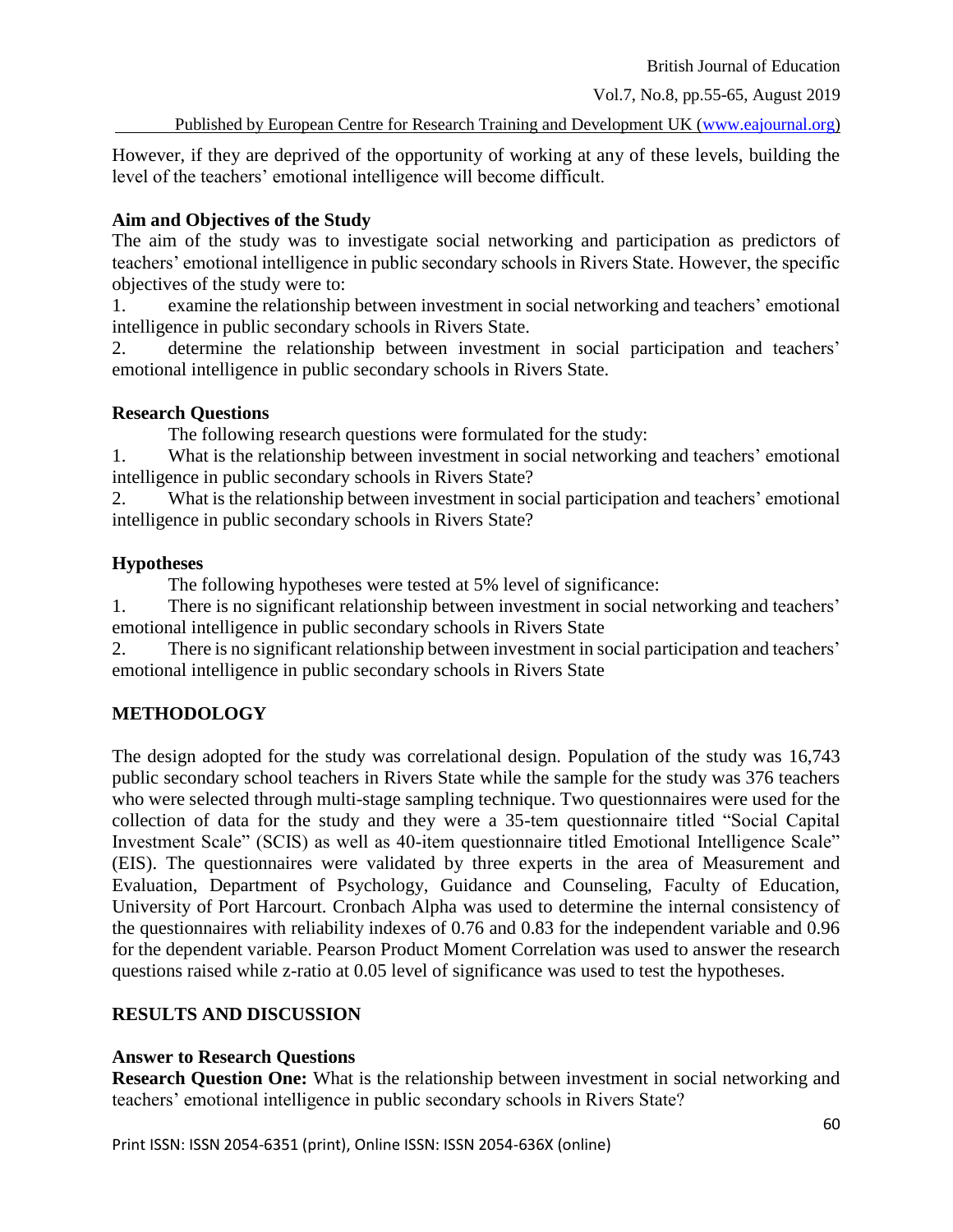Vol.7, No.8, pp.55-65, August 2019

Published by European Centre for Research Training and Development UK [\(www.eajournal.org\)](http://www.eajournal.org/)

| Table 1: Pearson product moment correlation co-efficient of the relationship between social |  |  |
|---------------------------------------------------------------------------------------------|--|--|
| networking and teachers' emotional intelligence in public secondary schools in Rivers State |  |  |
|                                                                                             |  |  |

| <b>Variable</b>        |     |      | Remark                       |
|------------------------|-----|------|------------------------------|
| Social Networking      |     |      | Strong positive relationship |
| Emotional Intelligence | 376 | 0.99 |                              |

Table 1 revealed that the value of the correlation co-efficient was 0.99. This implies that there is a strong positive relationship between social networking and teachers' emotional intelligence in public secondary schools in Rivers State.

**Research Question Two:** What is the relationship between investment in social participation and teachers' emotional intelligence in public secondary schools in Rivers State?

# **Table 2: Pearson product moment correlation co-efficient of the relationship between social participation and teachers' emotional intelligence in public secondary schools in Rivers State**

| <b>Variable</b>               |     | <b>Remark</b>                    |
|-------------------------------|-----|----------------------------------|
| Social Participation          | 376 | Fairly low positive relationship |
| <b>Emotional Intelligence</b> |     |                                  |

Table 2 revealed that the value of the correlation co-efficient was 0.27. This implies that there is a fairly low positive relationship between social participation and teachers' emotional intelligence in public secondary schools in Rivers State.

## **Test of Hypotheses**

**Hypothesis One:** There is no significant relationship between investment in social networking and teachers' emotional intelligence in public secondary schools in Rivers State

| Table 3: z-ratio of the relationship between investment in social networking and teachers' |  |
|--------------------------------------------------------------------------------------------|--|
| emotional intelligence in public secondary schools in Rivers State                         |  |

| <b>Variable</b>   | n       | df | z-<br>ratio |      | z-crit. Level of significance | <b>Decision</b> |
|-------------------|---------|----|-------------|------|-------------------------------|-----------------|
| Social Networking |         |    |             |      |                               | There is a      |
| Emotional         | 376 374 |    | 19.80       | 1.96 | 0.05                          | significant     |
| Intelligence      |         |    |             |      |                               | relationship    |

Table 3 revealed that the value of the z-ratio was 19.80 while the z-critical value was 1.96. Therefore, since the z-ratio of 19.80 was more than the z-critical value of 1.96, the null hypothesis was rejected and the null hypothesis upheld that there is a significant relationship between social networking and teachers' emotional intelligence in public secondary schools in Rivers State. **Hypothesis Two:** There is no significant relationship between investment in social participation and teachers' emotional intelligence in public secondary schools in Rivers State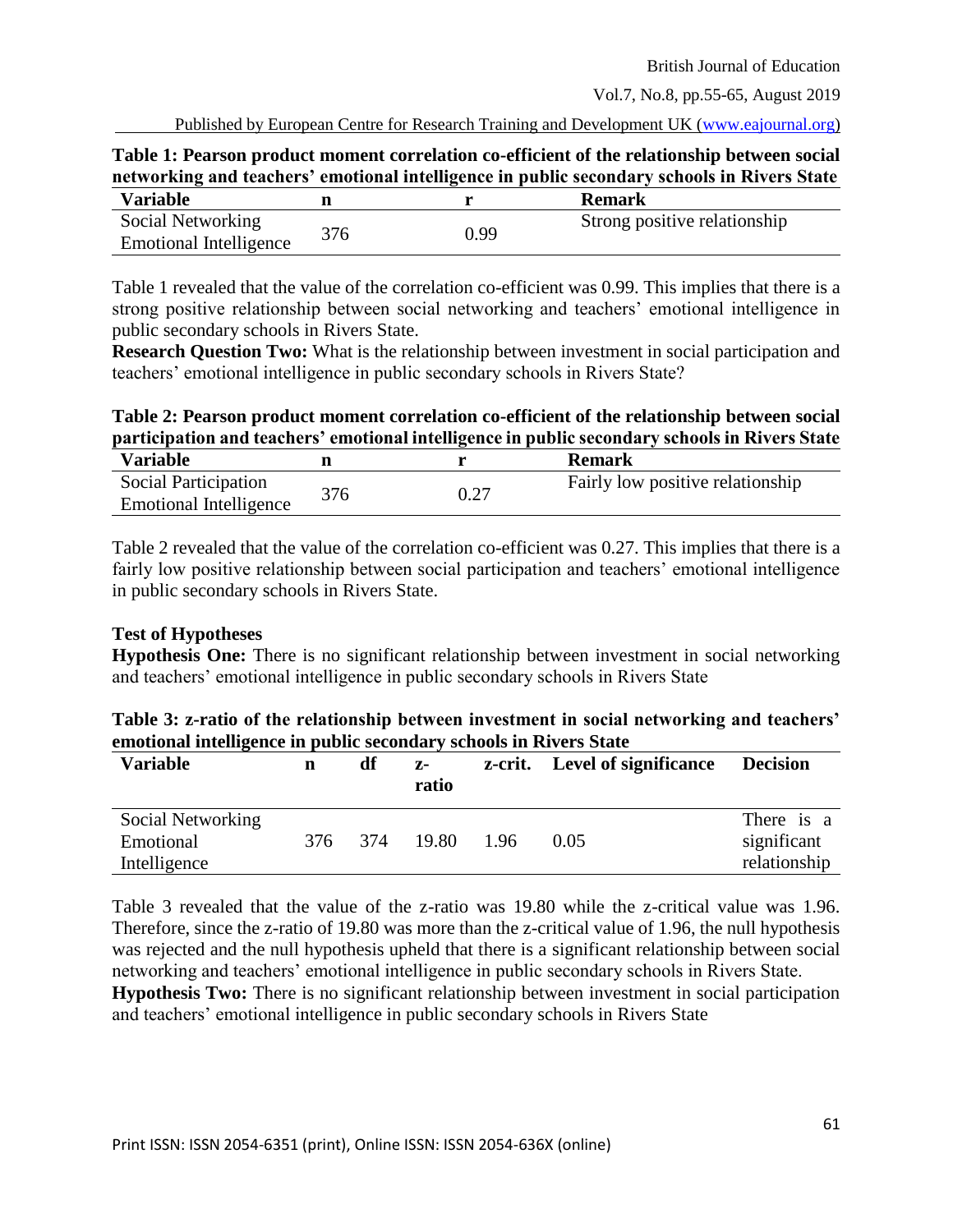Vol.7, No.8, pp.55-65, August 2019

Published by European Centre for Research Training and Development UK [\(www.eajournal.org\)](http://www.eajournal.org/)

| emononal intemgence in public secondal y schools in Kivers State |   |    |               |      |                               |                                           |
|------------------------------------------------------------------|---|----|---------------|------|-------------------------------|-------------------------------------------|
| <b>Variable</b>                                                  | n | df | $Z-$<br>ratio |      | z-crit. Level of significance | <b>Decision</b>                           |
| <b>Social Participation</b><br>Emotional<br>Intelligence         |   |    | 376 374 5.40  | 1.96 | 0.05                          | There is a<br>significant<br>relationship |

**Table 4: z-ratio of the relationship between investment in social participation and teachers' emotional intelligence in public secondary schools in Rivers State**

Table 4 indicated that the value of the z-ratio was 5.40 while the z-critical value was 1.96. Therefore, since the z-ratio of 5.40 was more than the z-critical value of 1.96, the null hypothesis was rejected and the null hypothesis upheld that there is a significant relationship between social participation and teachers' emotional intelligence in public secondary schools in Rivers State.

#### **DISCUSSION OF FINDINGS**

### **Social Networking and Teachers' Emotional Intelligence in Public Secondary Schools in Rivers State**

The investment teachers make into social networking is very important for them to understand their work environment as well as other teachers within and outside the school. According to a study conducted by Oyewumi, Osinbanjo and Adeniji (2015), social networking predicts 60% of teacher's emotional intelligence. There is no better way for a teacher to understand the school system and how the school operates than building a network both horizontally and vertically in the school. This helps to promote the teachers understanding of the school as well as know certain hidden traits possessed by the teacher himself or herself. According to the study conducted by AbdelKader and Elnakeeb (2017), it is important for teachers to make investment into social networking by investing in the social media as this helps to promote the teachers emotional intelligence. AbdelKader and Elnakeeb (2017) pointed out that the more teachers invest in the social media, the higher their level of emotional intelligence. This is why some organizations both educational and non-educational have been advocating the use of social media among their staff as investment in such platform helps to promote the emotional intelligence of all employees.

Study conducted by Ali and Aliyu (2015) pointed out that when teachers make investment in social networking, it also affects the performance of their students. When teachers invest in social networking, it gives them an opportunity to rapport freely with their students and this in turn affects their performance. These students freely interact with their teachers hence gaining deeper knowledge, skills and attitude from their teachers. In addition, it will not be out of place to infer that when teachers invest more in social networking, individual and group performance will also be enhanced both within and outside the school.

Nowrouzi and Bakhtyari (2009) pointed out that the age and gender of a teacher affects their level of investment in social networking. This position agrees with the findings of other related studies which have revealed that female teachers invest more in social networking than their male counterparts. This may explain why it is said that female teachers have a higher level of emotional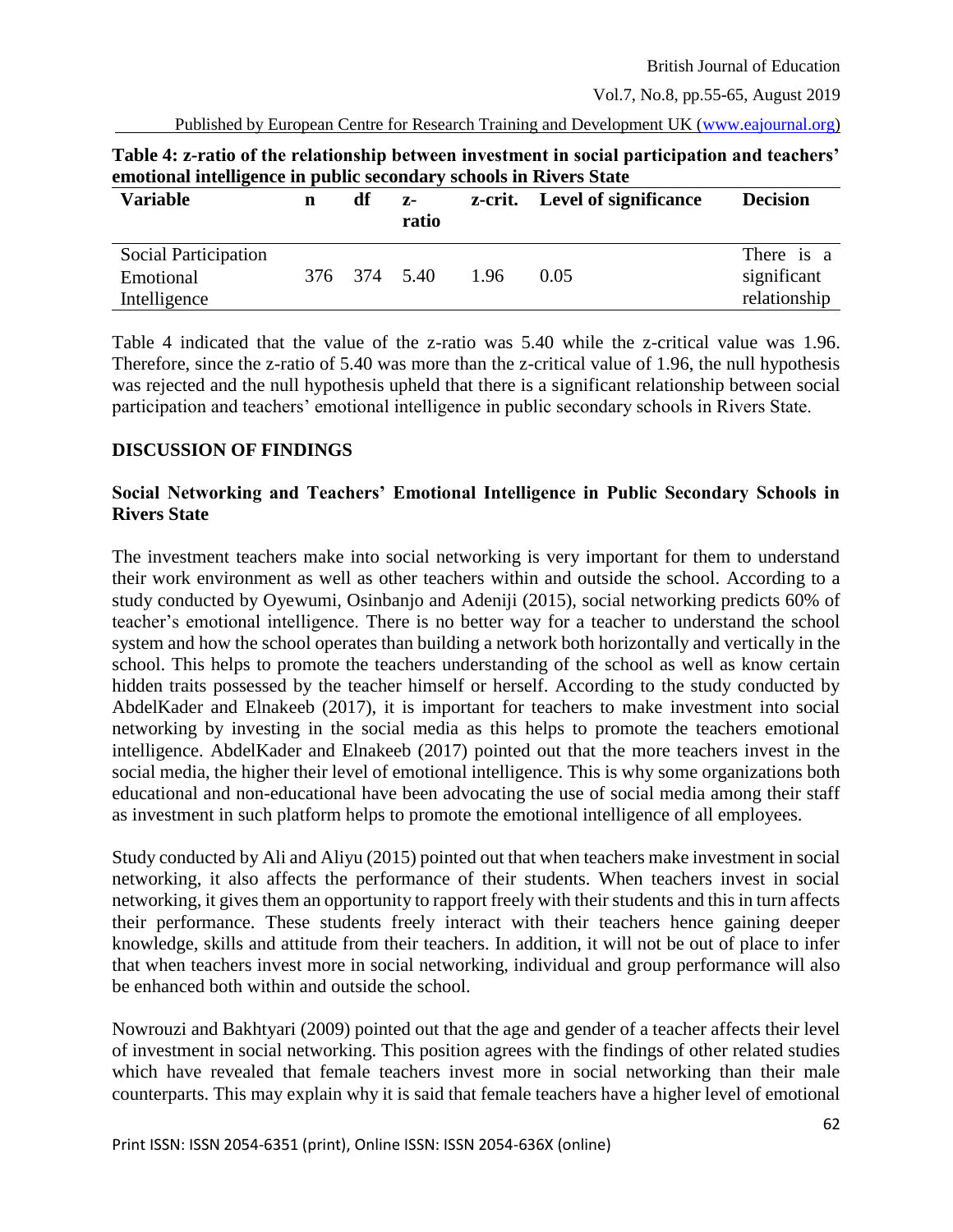Vol.7, No.8, pp.55-65, August 2019

Published by European Centre for Research Training and Development UK [\(www.eajournal.org\)](http://www.eajournal.org/)

intelligence than male teachers. This may not be far from the fact that it is mostly female teachers that invest in social media and other social platforms such as cultural activities than the male teachers. These studies have therefore supported the position of this study that investment in social networking helps to promote emotional intelligence to a very great extent.

Networking in the school among teachers is very important for improvement of their emotional intelligence. According to the outcome of the study carried out by Godabe (2016), there is a difference in the emotional intelligence of teachers in rural and urban areas and this is largely due to their ability to network either through social media or direct contact. Social networking therefore plays an important role in enhancing the emotional intelligence of teachers in secondary schools both in rural and urban schools.

### **Social Participation and Teachers' Emotional Intelligence in Public Secondary Schools in Rivers State**

The finding of the study has revealed that investment in social participation has a fairly low relationship with teachers' emotional intelligence. This position is accurately supported by the findings of the study carried out by Khalili, Khalili and Inalo (2013) where they pointed out investment in social capital such as social participation only has a moderate impact on an organization. The reason for low relationship between social participation and emotional intelligence may not be far from the fact that there are various modern technological devices that teachers use to participate or involve themselves in school activities which does not really have a deep influence on their level of emotional intelligence. The investment in social participation therefore has a low relationship with the emotional intelligence of the teacher.

However, a related study conducted by Shahidul, Karim and Mustari (2015) revealed that when there is a high extent of social participation from the family and the school, it helps to promote the educational aspiration of students. The implication of this is that the impact of investment in social participation is better felt when there is a massive investment in the area of social participation from all educational stakeholders. According to the findings of the study conducted by Orluwene and Wachiku (2014), emotional intelligence greatly predicts teachers' job performance. Teachers who fail to invest in social participation hence have a low level of emotional intelligence and this in return affects the job performance of teachers.

The low impact of social participation investment on the emotional intelligence of teachers also brings to the fore the need for school administrators to introduce social participation techniques that will help to promote the emotional intelligence of teachers. For example, it was pointed out from the findings of the study carried out by Adetayo and Kiadese, (2010) that when parents and teachers participate actively in the school, it predicts the performance of students under their care. This same situation also affects the teacher's relationship with one another. Therefore, while some teachers participate in school activities through technological devices, other teachers participate in school activities by proxy. These situations contribute to the reasons why investment in social participation continues to influence to a low extent the emotional intelligence of teachers.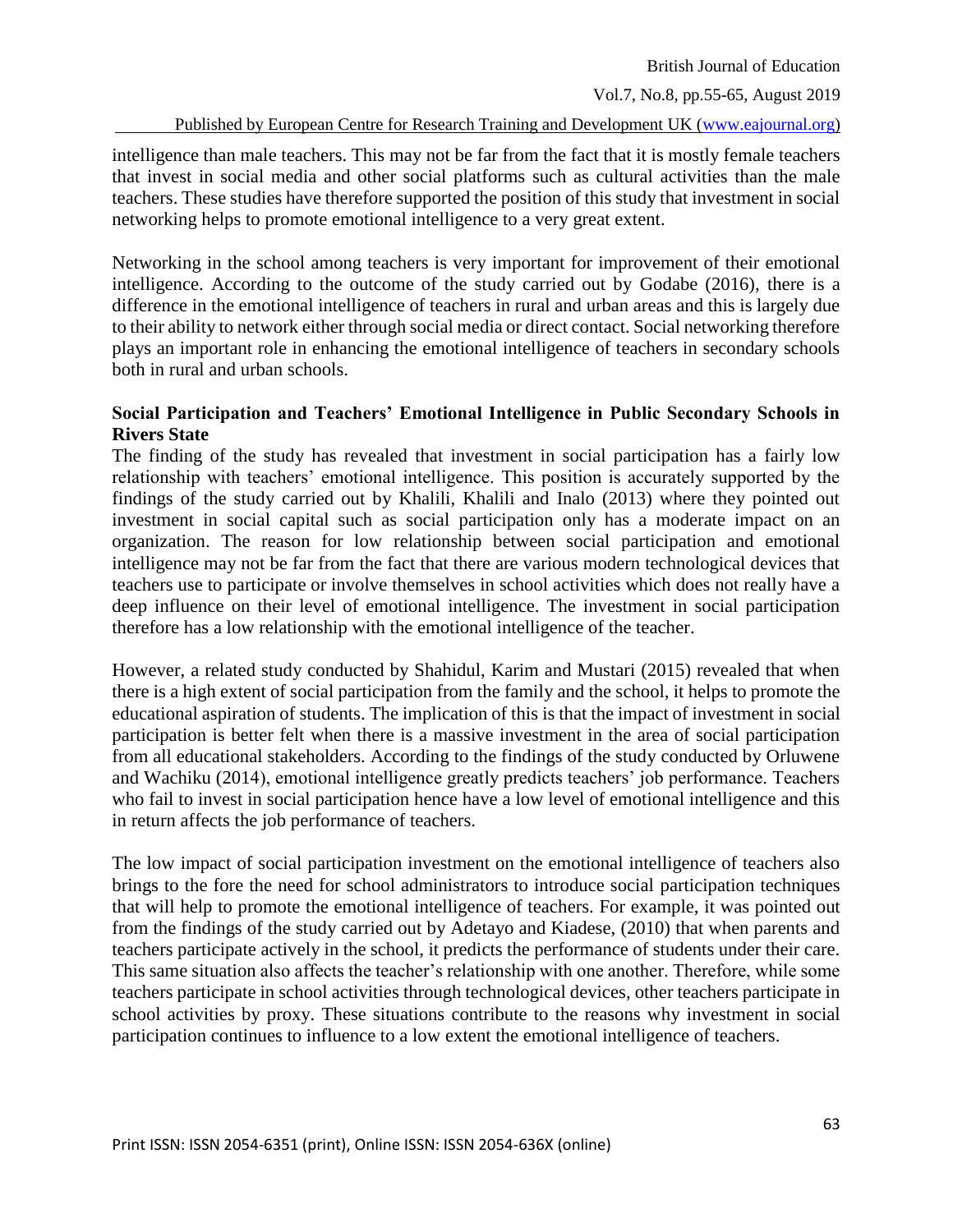Vol.7, No.8, pp.55-65, August 2019

#### **CONCLUSION**

The following conclusion was made based on the findings of the study:

It was concluded that social networking has a strong positive relationship with teachers' emotional intelligence in public secondary schools in Rivers State while social participation has a low positive relationship with teachers' emotional intelligence in the study area.

#### **Recommendations**

The following recommendations were made based on the findings of the study:

1. School administrators need make effort to encourage frequent social activities among teachers, parents and students. This will help to ensure that all stakeholders mingle together and also participate in school activities for better emotional intelligence.

2. There is need for the government to also compel school administrator to ensure that teachers are not deprived of their rights of association and assembly. This will help to ensure that teachers network well with others in the industry and also improve on their service delivery.

#### **References**

- AbdelKader, W. & Elnakeeb, M. (2017). The relationship between the use of media and emotional intelligence among youth nursing students: *Journal of Nursing and Health Science, 6(5),*  63-77
- Adetayo, J. O. & Kiadese, A. L. (2010). Emotional intelligence and parental involvement as predictors of academic achievement in financial accounting: *American Journal of Social and Management Sciences, 2(1),* 21-25
- Ali, F. A. F. & Aliyu, U. Y. (2015). The use of social networking among senior secondary school students in Abuja Municipal Area of Federal Capital Territory, Nigeria: *Journal of Education and Practice, 6(15),* 15-22
- Bull, G., Thompson, A., Searson, M., Garofalo, J., Park, J., Young, C., & Lee, J. (2008). Connecting informal and formal learning: Experiences in the age of participatory media: *Contemporary Issues in Technology and Teacher Education, 8(2),* 100–107
- Cramer, M., & Hayes, G. (2010). Acceptable use of technology in schools: Risks, policies, and promises. *Communications Society, 9(3),* 37–44
- Field, J. (2010). *Social capital.* New York: Routledge
- Göksoy, S. (2014). Participation of teachers in school administration and their organizational citizenship behaviors: *International Journal of Humanities and Social Science, 4(7),* 171- 182
- Growiec, K., Growiec, J. & Kamiński, B. (2017). Collegium of economic analysis working paper series: Mapping the dimensions of social capital. Retrieved from [http://kolegia.sgh.waw.pl/pl/KAE/Documents/WorkingPapersKAE/WPKAE\\_2017\\_025.p](http://kolegia.sgh.waw.pl/pl/KAE/Documents/WorkingPapersKAE/WPKAE_2017_025.pdf) [df](http://kolegia.sgh.waw.pl/pl/KAE/Documents/WorkingPapersKAE/WPKAE_2017_025.pdf)
- Khalili, M. Z., Khalili, M. R. & Inalo, A. B. (2013). The effect of social capital on social participation among citizens in Behshahr, Iran: *European Online Journal of Natural and Social Sciences, 2(3),* 3002-3009